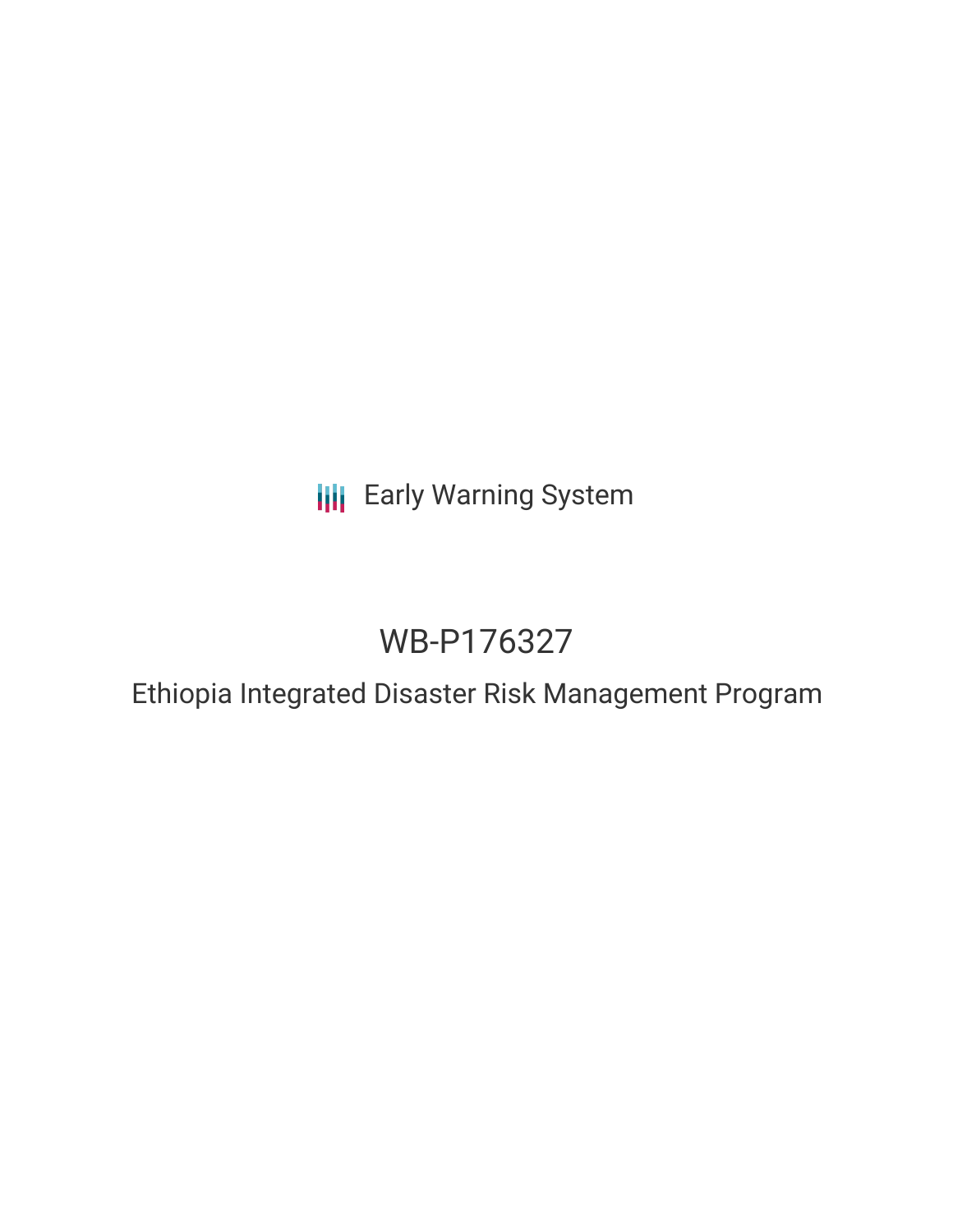

#### **Quick Facts**

| <b>Countries</b>               | Ethiopia                                |
|--------------------------------|-----------------------------------------|
| <b>Financial Institutions</b>  | World Bank (WB)                         |
| <b>Status</b>                  | Proposed                                |
| <b>Bank Risk Rating</b>        | U                                       |
| <b>Voting Date</b>             | 2022-04-29                              |
| <b>Borrower</b>                | Federal Democratic Republic of Ethiopia |
| <b>Sectors</b>                 | Humanitarian Response                   |
| <b>Investment Amount (USD)</b> | \$300.00 million                        |
| <b>Project Cost (USD)</b>      | \$300.00 million                        |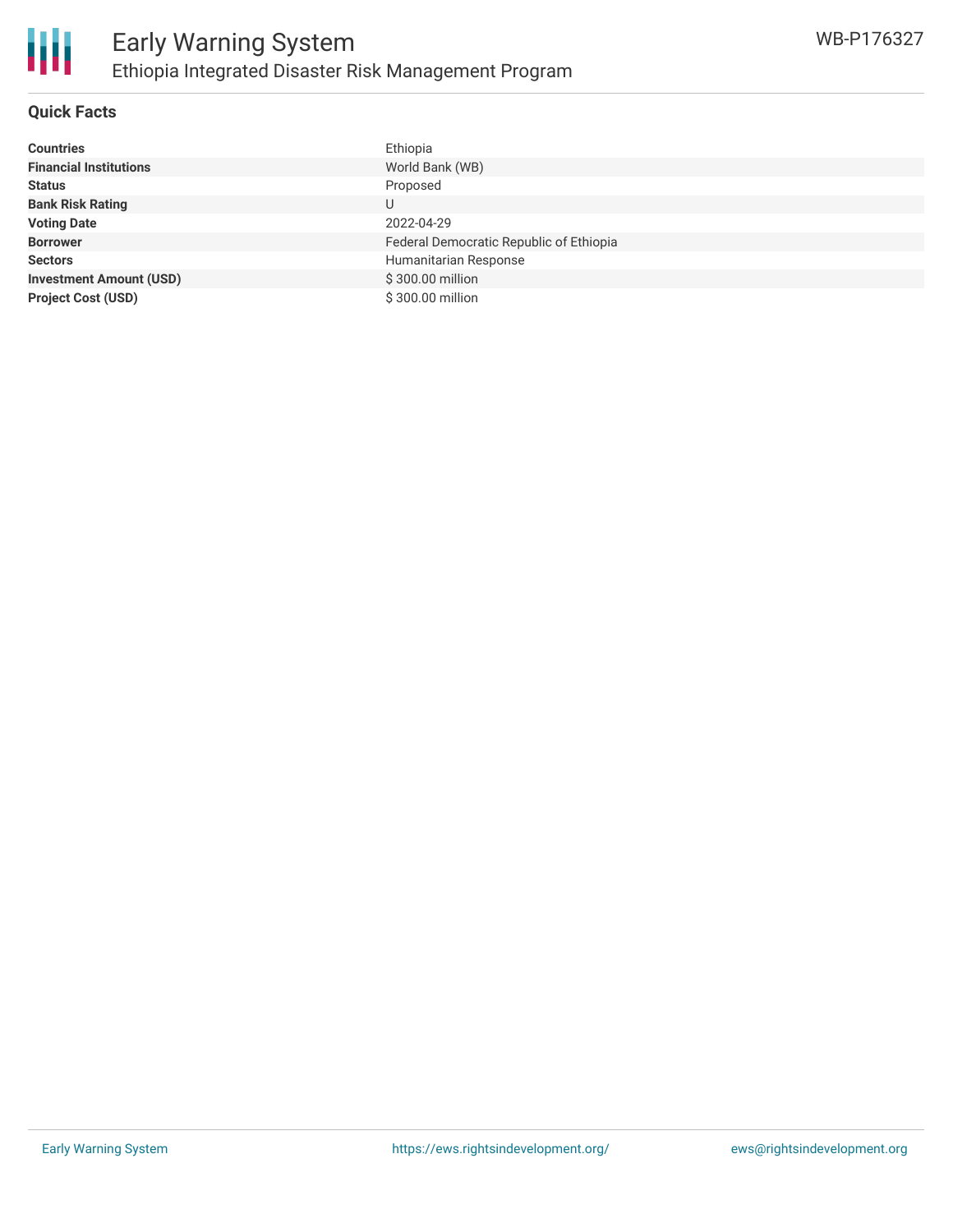

# **Project Description**

The Project Development Objective is to support the Government of Ethiopia to strengthen institutional capacity and coordination for disaster risk management, reduce flood risks and improve flood risk management, and strengthen financial protection against disasters.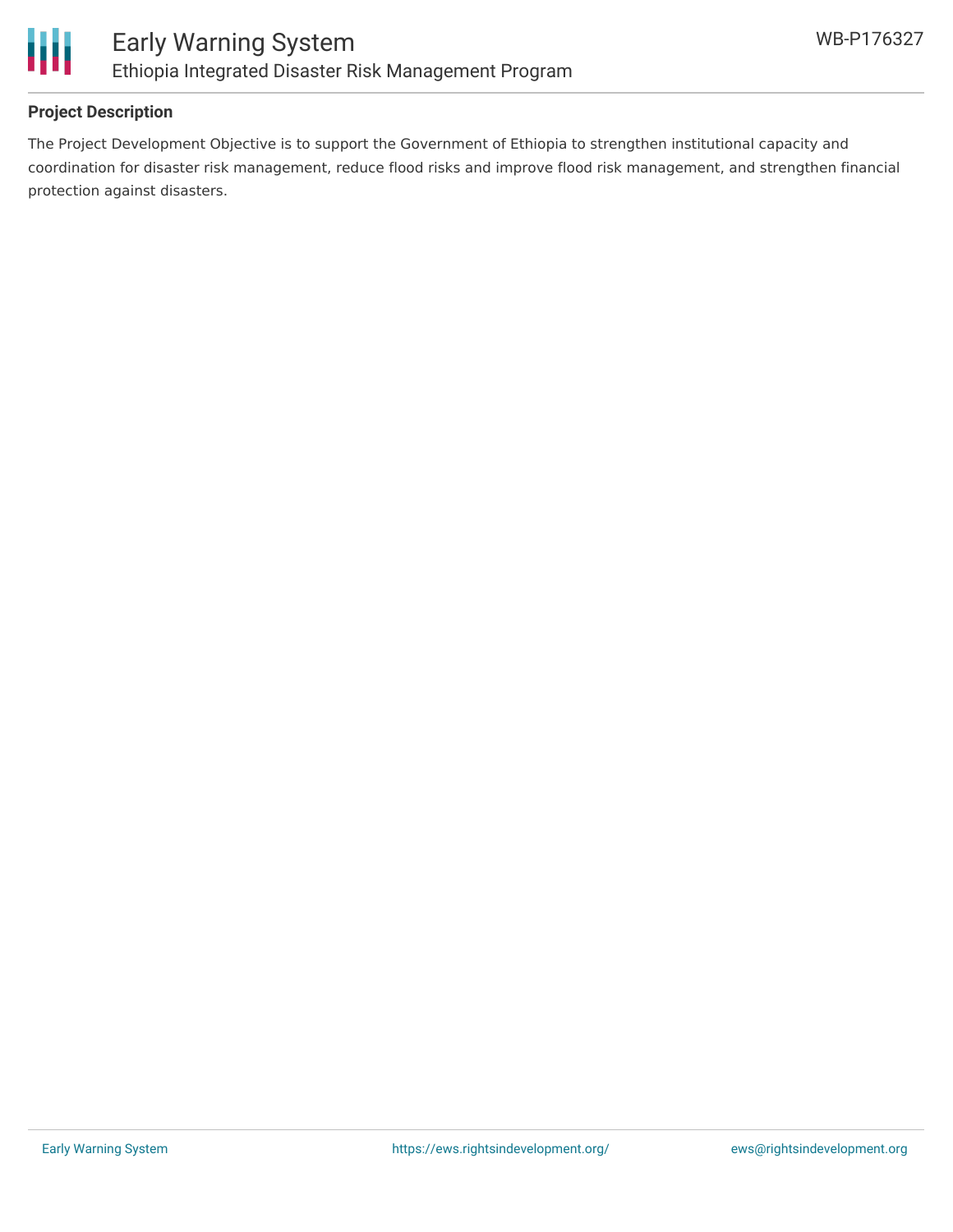

# **Investment Description**

World Bank (WB)